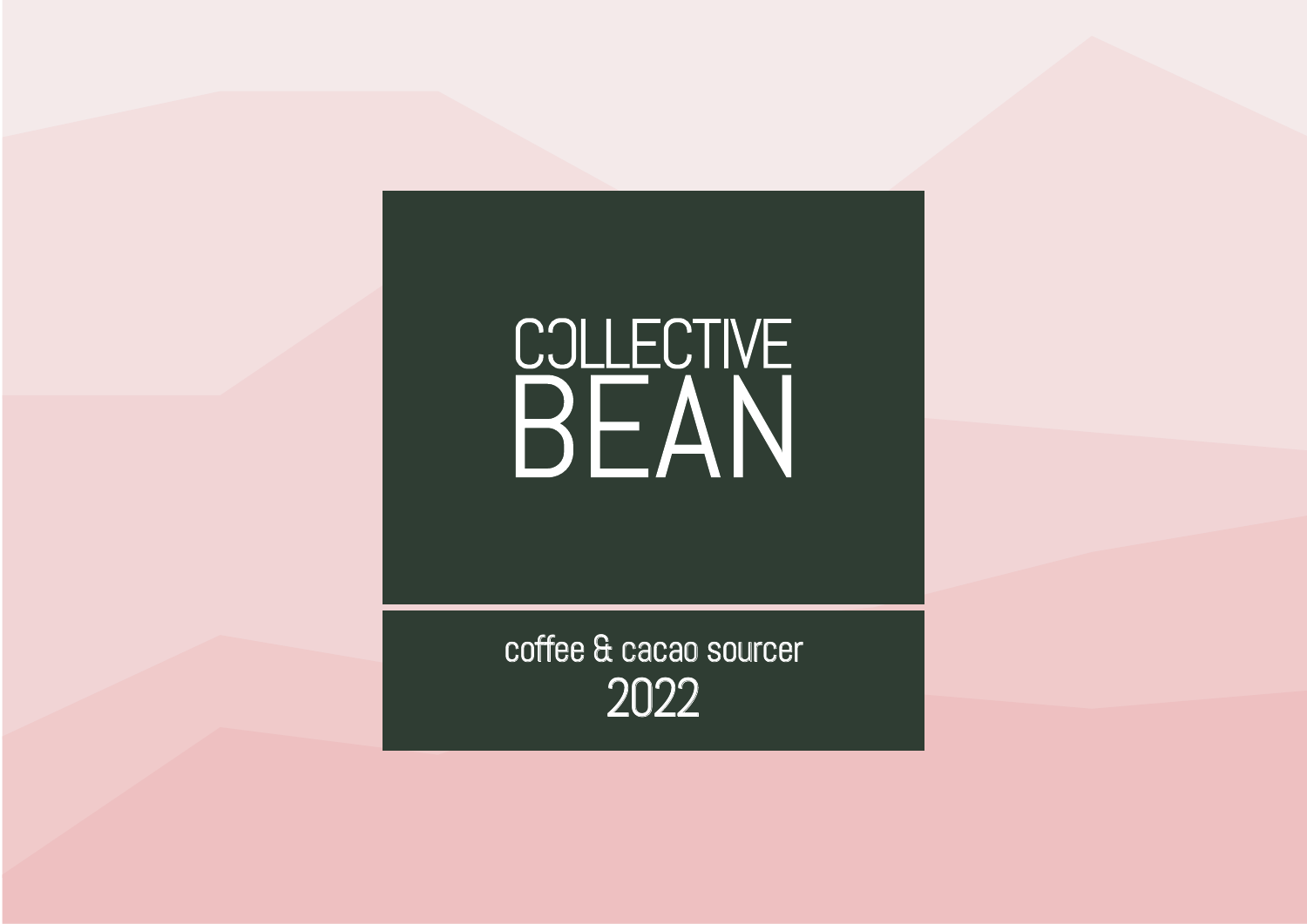We are a Peruvian independent company that exports socially responsible green coffee and cacao.

We know our beans, we defend them, and we rigorously guard traceability of every one of them, for both producer and buyer. Transparency is permanent.

Buying directly from origin seems difficult and risky. We have the expertise and experience to ensure friendly logistics, flexible and consistent.

### A different model is possible. We can craft it together.

Ethic trade would be impossible without knowledge shared to producers; thus, workshops are a constant must. We guaranteed trade as direct as possible.

As years go by, we were able to create a collective. From Madre de Dios to Cajamarca, from the deep jungle to the dry forest, we link small producers from Peru to the world.

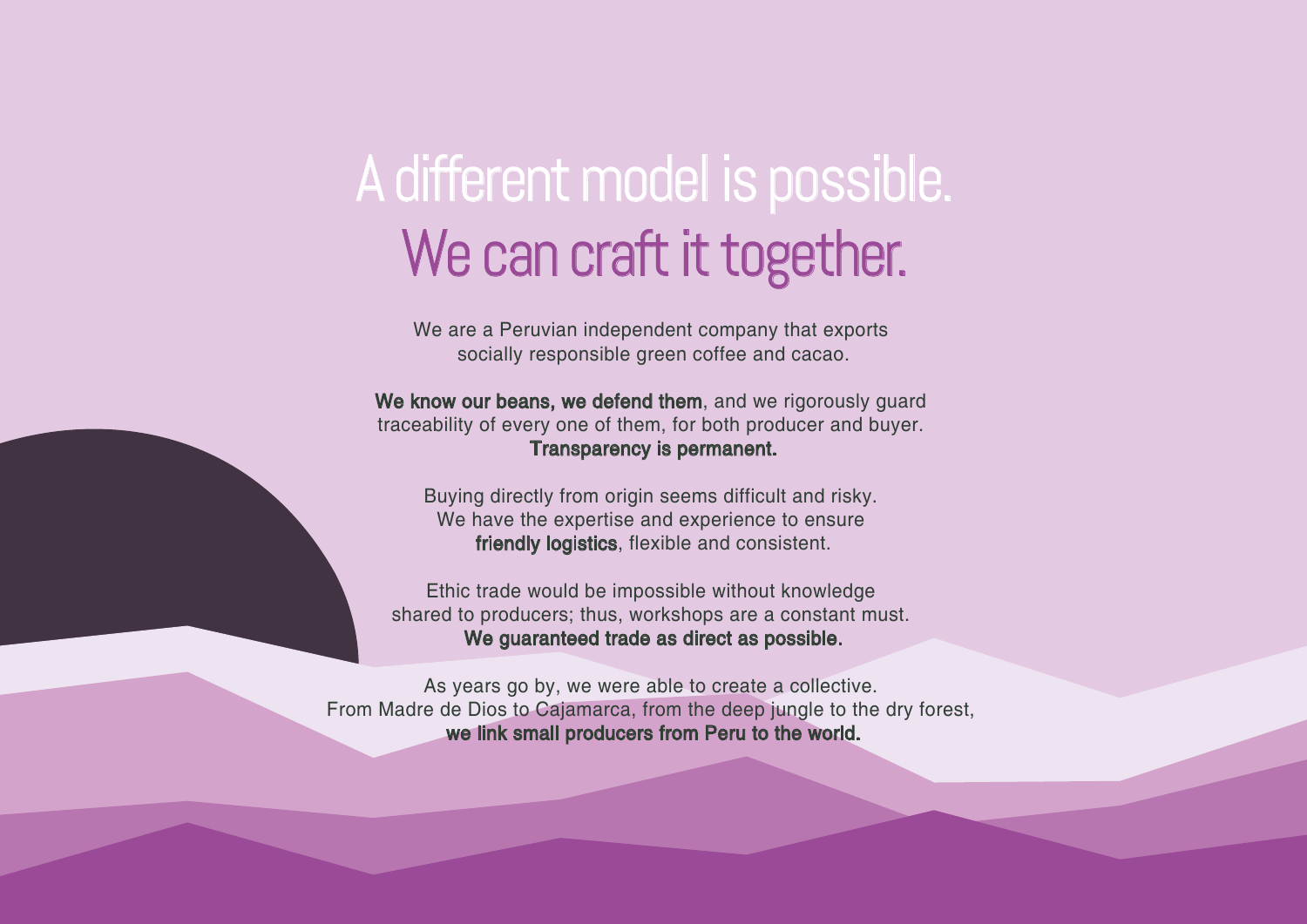### **OUR** APPROACH Trade as direct as possible

#### **Evaluation**

#### 2. Quote

With a more clear idea of your order we can customize a quote, once the contract is signed we start with all the logistic steps. .

工字

We will proceed to prepare the beans, documents & contract logistic services. We will keep you up with the whole process.

#### 3. Operation



We will load cargo, issue export documents and follow up on the shipping process. You will receive a resume on the operation details.



#### 1. Request

Email us to hear about our offerings, samples delivery & more. Keep in mind market changes can affect your request, act promptly.

We assign Sample ID to keep track of physical & sensorial analysis throughout the season. This informations is available for producer and buyer.

...... ...........

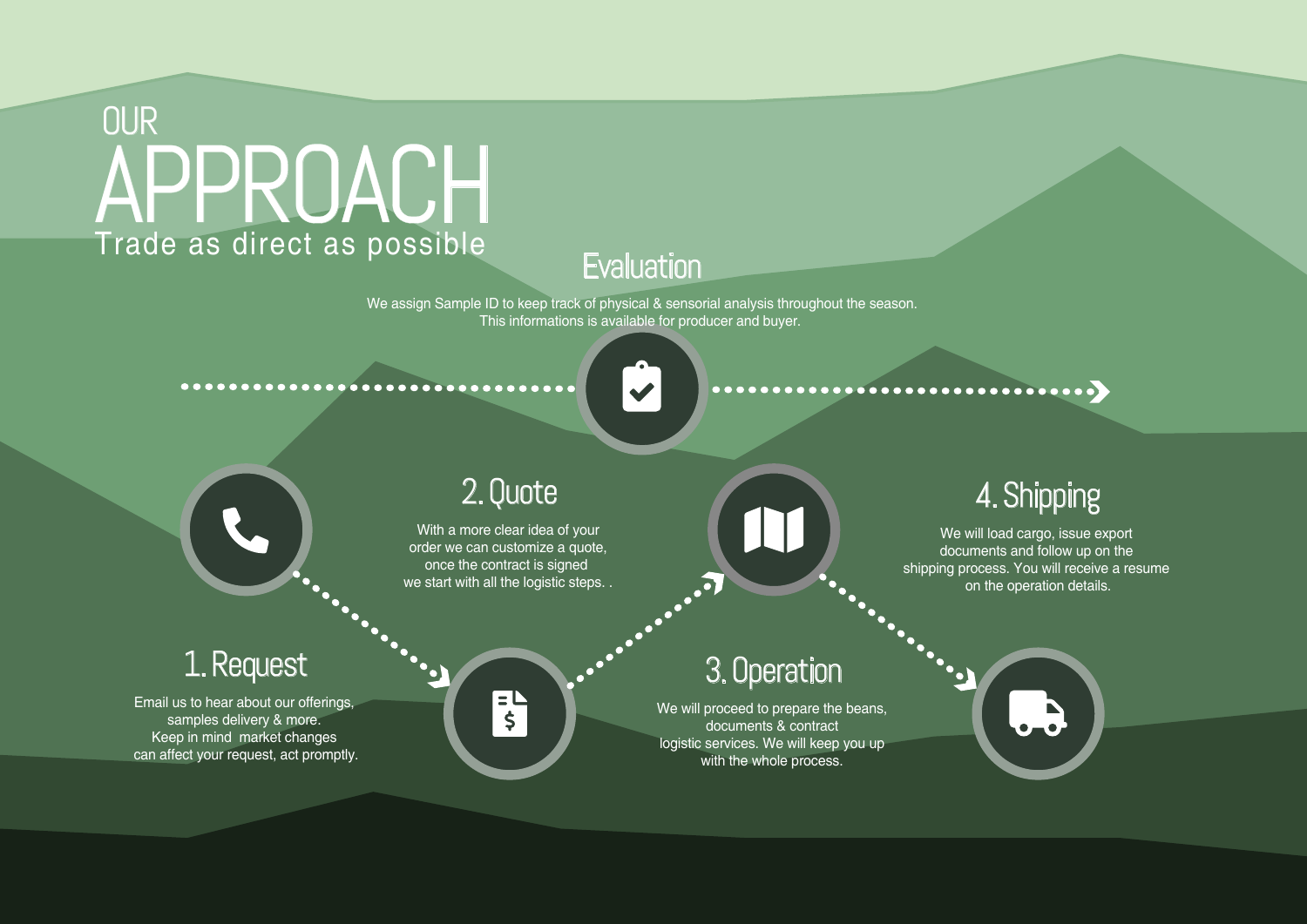ORIGINS

We are looking to match these powerful beans to the right consumers.

Coffee grows in the heights between the imponent Andes and the mighty Amazon. On the other hand, cacao grows in flat, warm regions. We work in communities that envolve andean migrants, amazonian natives, and coastal newcomers. Each developing their own distictive processes has resulted in a variety of flavors, truly terroir gems.

Diversity is a beautiful challenge. Idiosyncrasy, geography, ethnicities, languages, differs in every corner of Peru.

All united by these beans.

**OUR**